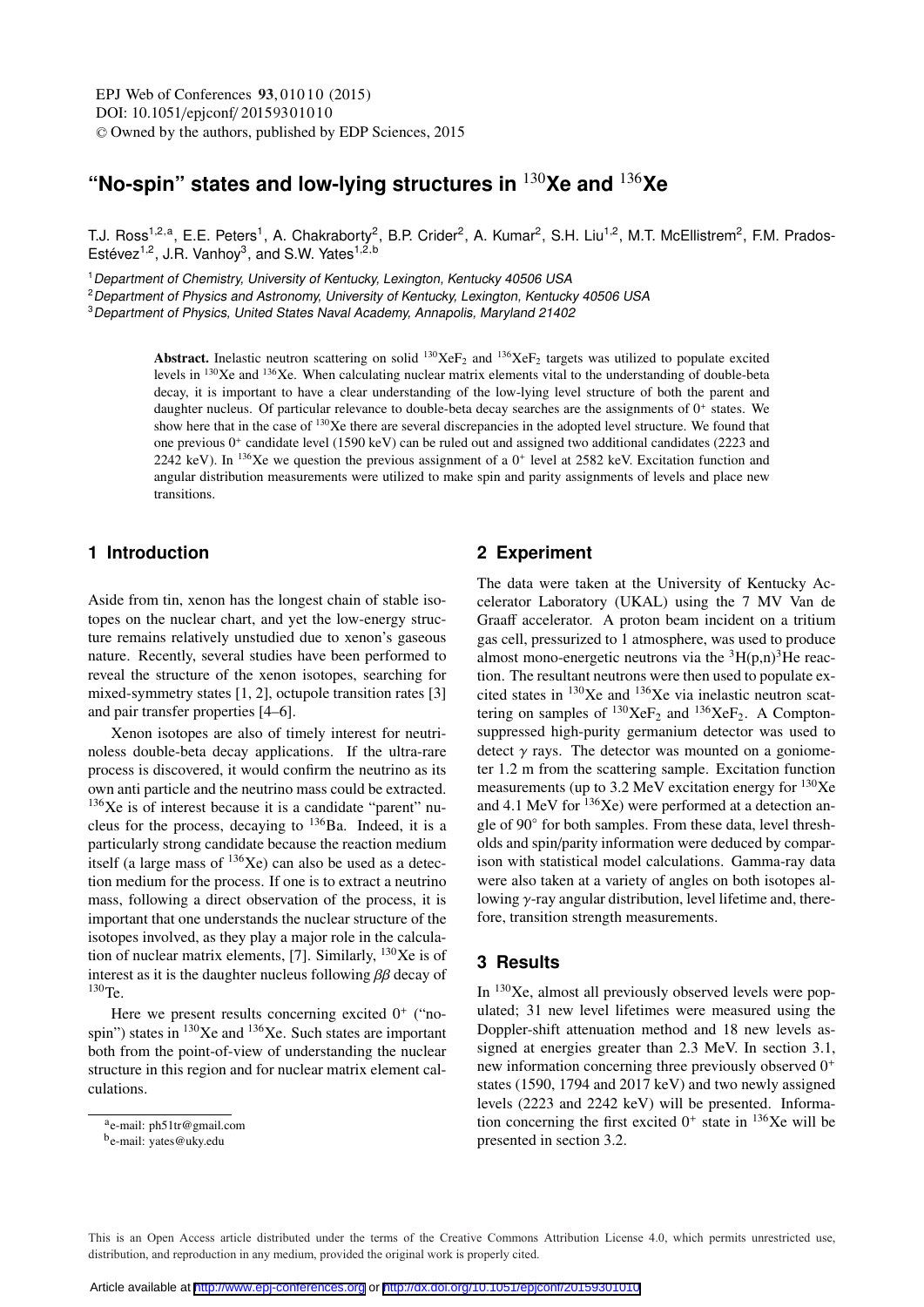

**Figure 1.** The 470-keV  $\gamma$  ray is only observed at incident neutron energies greater than 2.2 MeV.

### **3.1 States in** <sup>130</sup>**Xe**

*1590-keV level.* A 1590-keV level is included in the Nuclear Data Sheets [8] with two associated transitions (469 keV decaying to  $2^+_2$  and 1053 keV decaying to  $2^+_1$ ). This level originates from a thermal-neutron capture study, on natural xenon, where it was tentatively assigned  $J^{\pi} = 0^{+}$ [9]. The level is also listed in the more recent paper by Coquard *et al.*, which utilizes Coulomb excitation [1]. However, inspection of the footnotes of the Coquard work suggest the level is populated only very weakly if at all.

Due to the non-selective nature of the inelastic neutron scattering technique, we would expect to populate this level if indeed it has  $J^{\pi} = 0^{+}$ . Our spectra show no evidence for a 1053-keV  $\gamma$  ray. A  $\gamma$  ray is detected at 470 keV (see Figure 1) but only at energies greater than 2.3 MeV (800 keV higher than the level threshold). This 470-keV  $\gamma$  ray is associated with the previously established 4<sup>−</sup> level at 2103 keV. Based upon the present non-observation, we eliminate the 1590-keV state from the level scheme.

*1794-keV level.* The second excited level currently assigned  $J^{\pi} = 0^{+}$  in the Nuclear Data Sheets [8] has excitation energy 1794 keV with two associated  $\gamma$  rays. The 670-keV  $\gamma$  ray to the  $2^+_2$  level at 1122 keV cannot be separated from a much stronger transition (669 keV) between the  $4^{\dagger}$  and  $2^{\dagger}$  states.

The higher energy  $\gamma$  ray (1256 keV), which decays to the first excited state at 536 keV is also difficult to clearly identify. In this case, a  $\gamma$  ray of very similar energy, which originates from the fluorine also present in the scattering sample, makes observation impossible. Due to our failure to clearly observe either  $\gamma$  ray, we make no comment on the assignment of this level.

2017- $keV$  *level.* A third excited  $0<sup>+</sup>$  state at 2017 keV is the subject of several discrepancies in the recent literature. Two decays are assigned to the level in the Nuclear Data Sheets [8]: 894 keV to the  $2^+_1$  state and 1481 keV to the  $2^+_2$ state. Whilst relative intensities of  $(I_{\gamma}(894 \text{ keV}) / I_{\gamma}(1481 \text{ keV}))$  $keV$ ) = 100 / 6) are adopted, there has been confusion cast upon this state with several works quoting very different



Figure 2. Excitation function of the 1686-keV  $\gamma$  ray from the 2222-keV level level compared with statistical model calculations for various values of  $J^{\pi}$  initial.

relative  $\gamma$ -ray intensities, closer to  $(I_{\gamma}(894 \text{ keV}) / I_{\gamma}(1481 \text{ keV}))$  $keV$ ) = 1 / 3) [9, 10].

The recent work by Coquard *et al.* [1] sheds some light on the issue. They observe the 1481-keV γ ray but *not* the 894-keV peak. They also observe a weak 2017-keV  $\gamma$  ray, which rules out a  $0^+$  assignment. They, therefore, assign the level at 2017 keV,  $J^{\pi} = 2^{+}$ .

In this work, we observe both  $\gamma$  rays, but also find evidence which contradicts the  $0^+$  assignment. The angular distribution of the more intense  $\gamma$  ray (1481 keV) has a measurable mixing ratio and is strongly quadrupole in nature. A flat distribution would be expected following population of a "no-spin" state.

The  $\gamma$ -ray excitation functions are similar in shape (but not magnitude) and have the same energy threshold, 2.0 MeV. When compared with the statistical model calculations, the data are not well reproduced by any single calculation. If the two excitation functions are *separately* compared to the theory, the 1481-keV  $\gamma$ -ray yield is reproduced by the calculation for a  $2^+$  level and the 894-keV  $\gamma$ ray yield is in agreement with the  $0^+$  calculation. It is also notable that the addition of the calculations corresponding to  $0^+$  and  $2^+$  fits the summed data very well. This information, combined with the non-observation of the 894 keV gamma ray in Ref. [1], is suggestive of a level doublet at 2017 keV with spins/parities of  $J^{\pi} = 0^{+}$  and  $2^{+}$ .

Unfortunately, if indeed there exist two levels very close in energy, we are unable to establish relative  $\gamma$ -ray intensities for the two levels, other than to say that  $2^+$  candidate decay is dominated by a transition of energy 1481 keV, and the  $0^+$  candidate level decay is dominated by the 894-keV transition. This scenario would explain, although not clear up, some of the recent confusion over the relative  $\gamma$ -ray intensities. The relative intensities measured in this work are  $(I_v(894 \text{ keV}) / I_v(1481 \text{ keV}) = 38 / 100$ ).

2222-keV level. A  $\gamma$  ray is observed for the first time at 1686 keV. Due to its energy threshold of 2.2 MeV (see Fig. 2), the  $\gamma$  ray can *only* decay to the  $2^+_1$  state at 536 keV. It is therefore associated with a previously observed level at 2222 keV. By comparison of the excitation function with